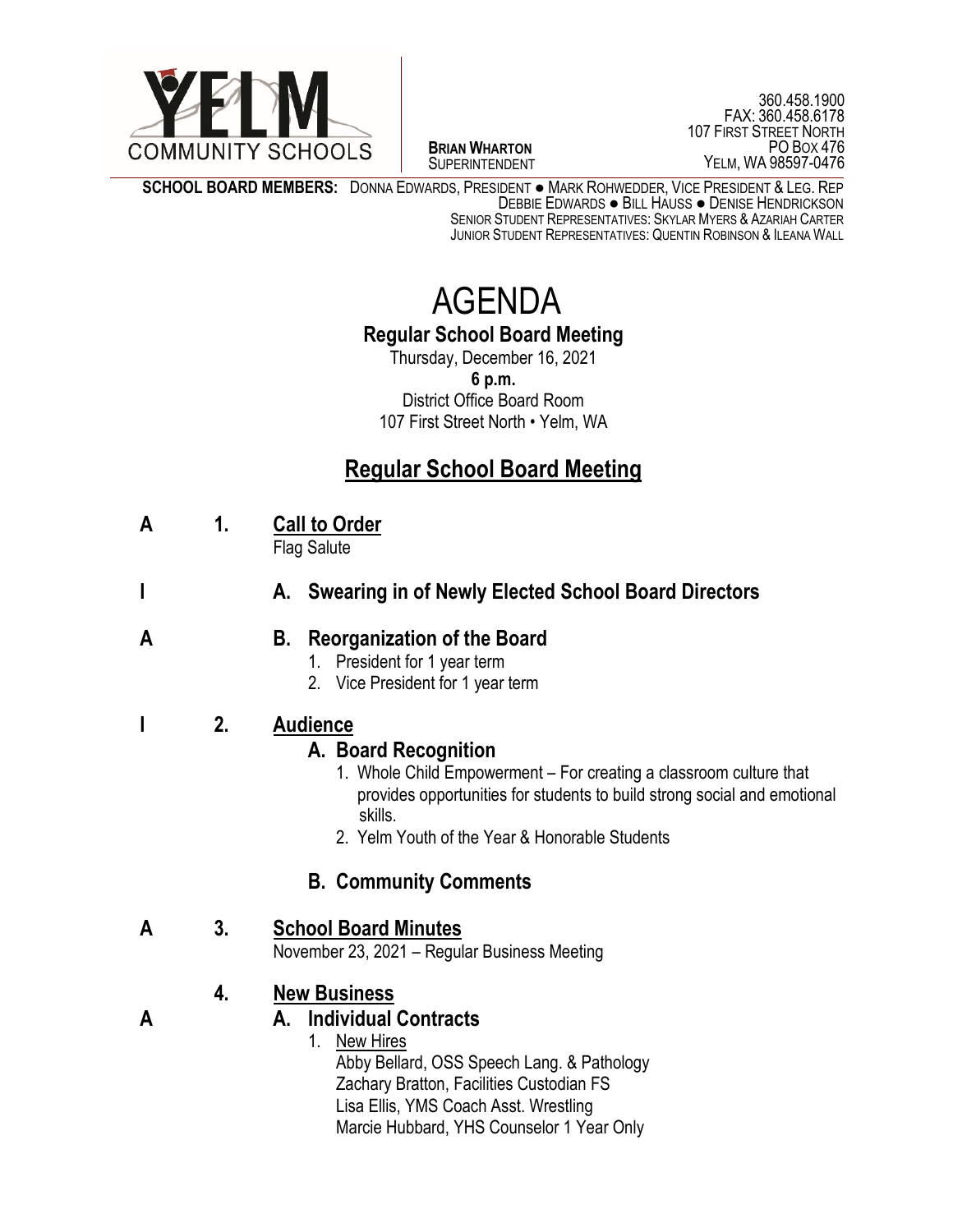|                                                                                                                                                                |                                                                                              | 1/3/2022-5/31/2022                                                                                                                                                                                                                                                                                                                                                                                                                                                                                                                                                                                                                                                                                                                                                                                                                                                                                                                                                                                                                                                                                                                           |
|----------------------------------------------------------------------------------------------------------------------------------------------------------------|----------------------------------------------------------------------------------------------|----------------------------------------------------------------------------------------------------------------------------------------------------------------------------------------------------------------------------------------------------------------------------------------------------------------------------------------------------------------------------------------------------------------------------------------------------------------------------------------------------------------------------------------------------------------------------------------------------------------------------------------------------------------------------------------------------------------------------------------------------------------------------------------------------------------------------------------------------------------------------------------------------------------------------------------------------------------------------------------------------------------------------------------------------------------------------------------------------------------------------------------------|
| 3.                                                                                                                                                             |                                                                                              | Retirement                                                                                                                                                                                                                                                                                                                                                                                                                                                                                                                                                                                                                                                                                                                                                                                                                                                                                                                                                                                                                                                                                                                                   |
| Tina Friesz<br>5.                                                                                                                                              |                                                                                              |                                                                                                                                                                                                                                                                                                                                                                                                                                                                                                                                                                                                                                                                                                                                                                                                                                                                                                                                                                                                                                                                                                                                              |
| В.<br>Donor                                                                                                                                                    | <b>Acceptance of Gifts</b><br><b>Amount</b>                                                  |                                                                                                                                                                                                                                                                                                                                                                                                                                                                                                                                                                                                                                                                                                                                                                                                                                                                                                                                                                                                                                                                                                                                              |
| C.                                                                                                                                                             |                                                                                              |                                                                                                                                                                                                                                                                                                                                                                                                                                                                                                                                                                                                                                                                                                                                                                                                                                                                                                                                                                                                                                                                                                                                              |
| <b>Vouchers and Payroll</b><br><b>General Fund</b><br>А.<br>В.<br><b>ASB Fund</b><br>Capital Projects Fund<br>C.<br>D.<br><b>ACH</b><br>Е.<br>November Payroll | #70143432 - 70143660<br>#70501271 - 70501291<br>#70501244 - 70501270<br>#212200008-212200010 | \$1,406,536.99<br>\$51,373.43<br>\$2,767,441.74<br>\$10,635.11<br>\$6,061,130.69                                                                                                                                                                                                                                                                                                                                                                                                                                                                                                                                                                                                                                                                                                                                                                                                                                                                                                                                                                                                                                                             |
| <u>Facilities Report:</u><br><b>Public Works:</b><br>Project #<br>Amount<br>10.21<br>\$5,208.84<br>12.21<br>\$26,633.88<br>22.21<br>\$11,569.71                | Vendor / Reason                                                                              |                                                                                                                                                                                                                                                                                                                                                                                                                                                                                                                                                                                                                                                                                                                                                                                                                                                                                                                                                                                                                                                                                                                                              |
|                                                                                                                                                                | 2.<br>Leave of Absence<br>4. Staffing Changes                                                | James Martin, Facilities Custodian YHS<br>Jacob Nolan, RMS Coach Asst. Wrestling<br>Taylor Pizzo, OSS/FS Para IA LAP<br>Jennifer Roether, Food Service Cafeteria Worker<br>Cortney Walton, YHS Coach Asst. Bowling<br>Michael Young, Technology District Computer Technician<br>Kimberly Brazil, Transportation Bus Driver<br>Resignations/Retirements/Terminations<br>Ray Caldwell, YHS Community Outreach Spec.<br>Karen Evans, Transportation OP III<br>Kathy McGuire, Transportation Bus Assistant<br>Amanda Rehse, Food Service Cafeteria Worker<br>Michael Rurup, Facilities Custodian<br>Courtney Thompson, OSL Instruct. Coach-Literacy<br>From Van Driver to Utility Worker Food Service<br>From OP I Dispatcher to OP III Transportation<br><b>Charlotte Peaslee</b><br>Kimberley Hobbs Kunkel From Café Worker LK to Café Worker SW<br>Stipends/Supplemental Contracts<br><b>Transportation Strategic Plan</b><br>Lake Tapps Const. / Fast Pitch Cement Pad - YHS<br>Lake Tapps Const. / Fast Pitch Shed Relocation - YHS<br>KCDA-Beresford / Install Gym Wall Carpet - FT<br>43.21<br>\$1,414.03<br>Hermanson / No Heat P-9 - FT |

# **A 6. Facilities Report:**